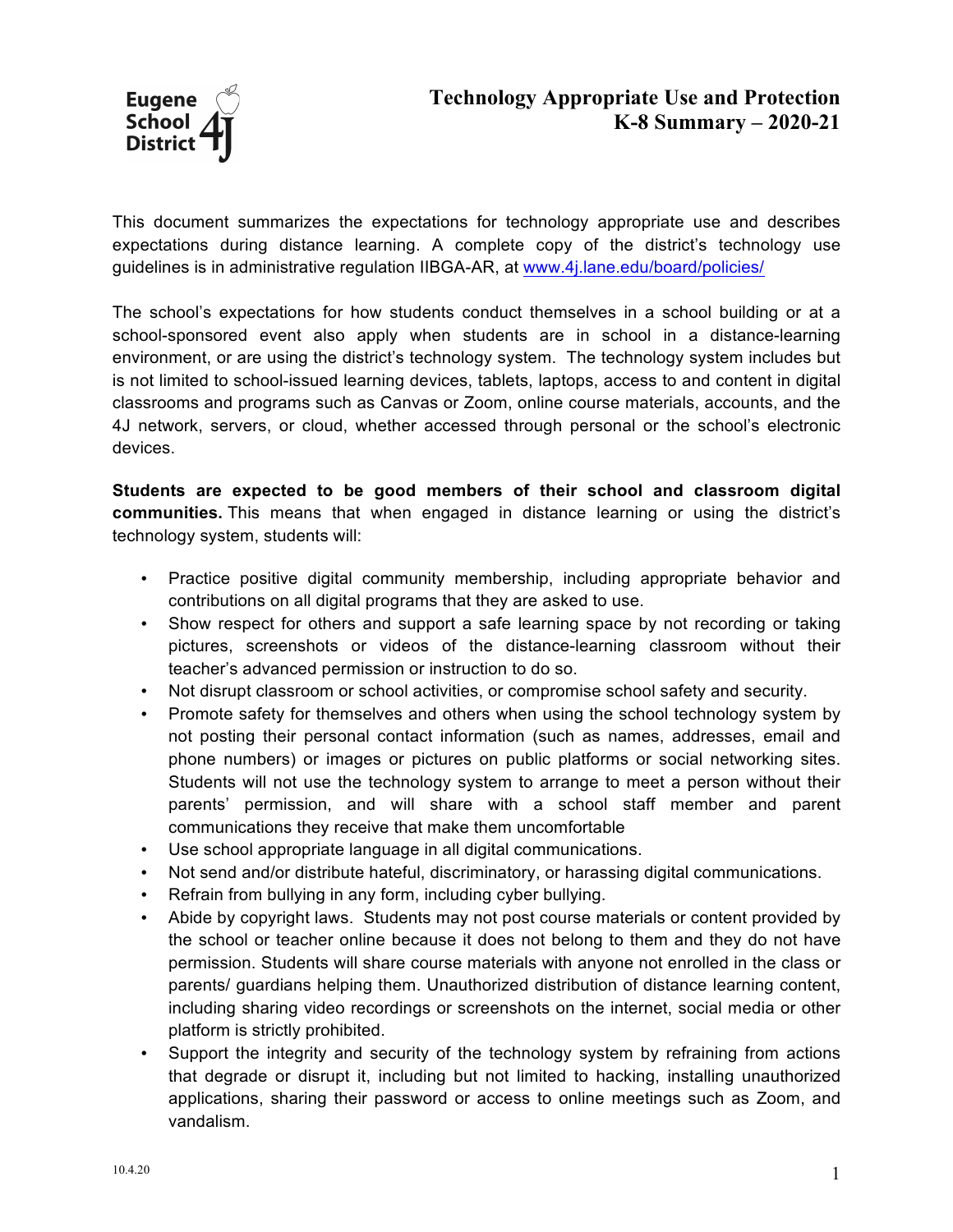- Use the technology system for educational purposes only.
- Not use the system in a manner that violates the student code of conduct, school board policy and regulation, or the law.
- Not take school issued devices out of the state.

## **Academic Integrity Guidelines**

Students will follow academic integrity guidelines. They are expected to exemplify honesty, honor, and a respect for the truth in all of their academic classes. Behavior that violates this value includes but is not limited to:

- Academic Dishonesty: Acts of academic dishonesty include but are not limited to cheating, plagiarism and other forms of academic dishonesty.
- Cheating: Cheating includes, but is not limited to use of any unauthorized assistance in all "classroom" assignments, tests, and quizzes.

## **Virtual Meeting Guidelines**

When meeting on Canvas, Zoom or other virtual platforms, students will:

- Be on time, or communicate with their teacher if something comes up.
- Not share the online classroom link, except to another student enrolled in that class.
- If there is a waiting room before entering the Zoom classroom, wait patiently until they are admitted to the conversation.
- Identify themselves by their real names (either their legal name or the name they normally use).
- When not using the video function, use a portrait or Bitmoji portrait of themselves, school provided photo (such as a logo or mascot), or a neutral background with their name.
- Locate themselves in an appropriate, education-appropriate place, keeping in mind what will show on the screen and the need to avoid distractions in the classroom; use a neutral background, or a background provided by the school if required and technology permits.
- If muted upon entering a virtual meeting, to remain muted until requested by the teacher.
- Not engage in private chats within school Zoom conversations unless the teacher directs.
- Not record, take pictures, screen shots, or videos within school Zoom conversations without their teacher's advanced permission or instruction to do so.
- Wear school appropriate attire.

If a student's behavior is disruptive to the learning environment, violates this agreement or the student code of conduct, consequences will vary depending on the seriousness of the situation. Consequences may include: temporarily disabling the student's video in Zoom; redirection and re-teaching; referral to an administrator; a behavior contract; parent contact or conference, detention, suspension, placement in an alternative school, and expulsion.